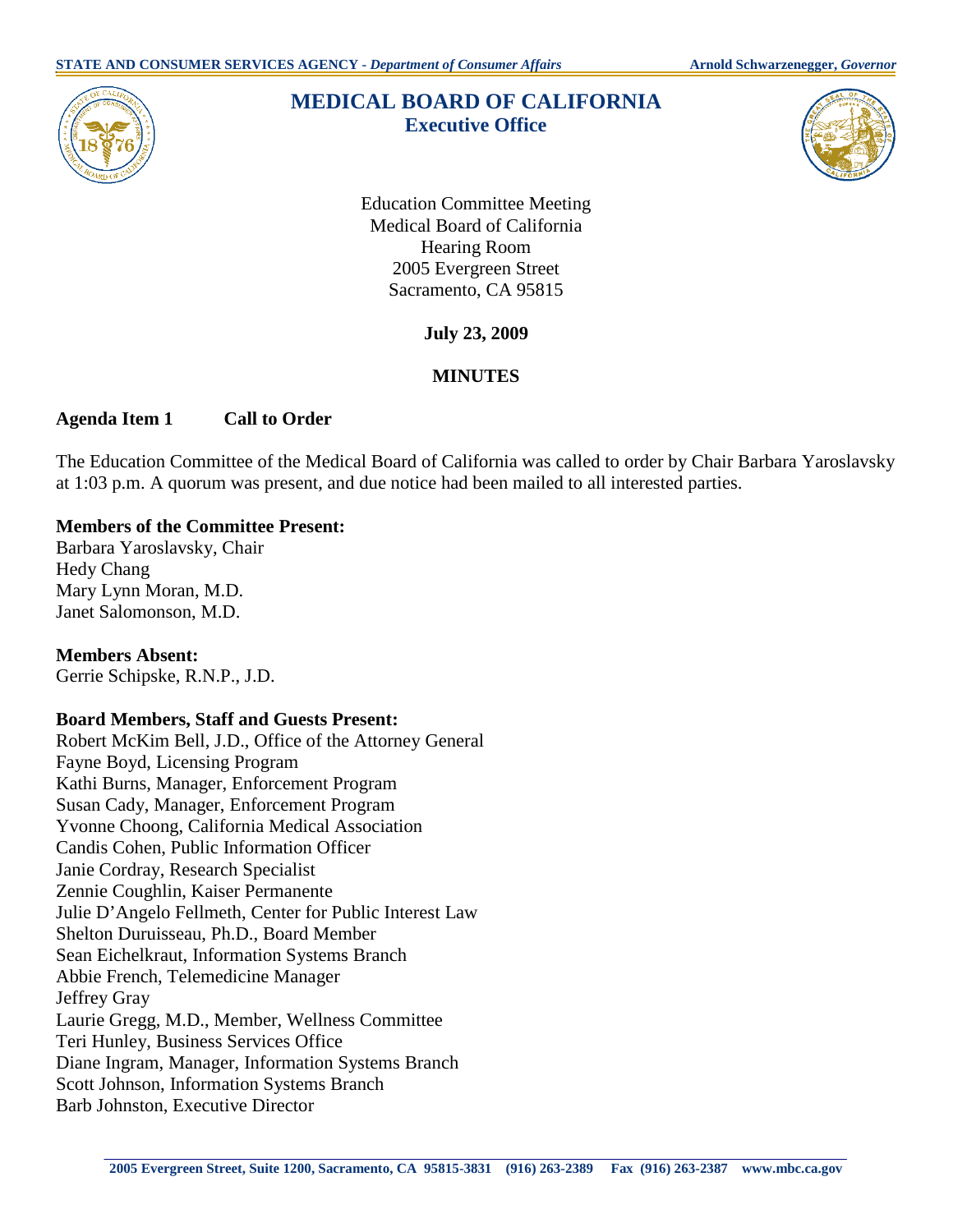Education Committee Meeting, page 2 July 23, 2009

 Deborah Pellegrini, Chief of Licensing Linda Whitney, Chief of Legislation Kim Kirchmeyer, Deputy Director Arlene Krysinski, Enforcement Program Ross Locke, Business Services Office Armando Melendez, Business Services Office Jimmy Miranda, Administrative Services Kelly Nelson, Legislative Analyst William Norcross, M.D., PACE Paulette Romero, Associate Analyst Kevin Schunke, Regulation Coordinator Anita Scuri, Senior Staff Counsel, DCA Chris Searles, M.D., PACE Kathryn Taylor, Manager, Enforcement Program Cheryl Thompson, Executive Assistant Renee Threadgill, Chief of Enforcement Peter Yellowlees, M.D., U.C. Davis

# **Agenda Item 2 Approval of the May 7, 2009 Minutes**

It was M/S/C to approve the minutes of the May 7, 2009 meeting.

# **Agenda Item 3 Opening Remarks by the Chair – Ms. Yaroslavsky**

 misconduct by physicians against patients. Although the Board is used to seeing such cases, several members of the Committee were concerned because the cases were so close in time, and interested in exploring what the preventable. The goal at this meeting is to see if the Committee might be able to decrease the incidents of this Committee Chair Barbara Yaroslavsky explained why the Committee was meeting on the topic of sexual misconduct. Several recent news clips emailed to Board members by staff dealt with stories involving sexual Committee might do to address the issue, since such conduct, while rare, is willful and at least some of it is particular misconduct by educating both physicians and the public. She stated it was time to remind physicians of the laws prohibiting sexual relations with patients, and to educate the public, as well.

 physicians, which was included in the Board's newsletter and posted on its Web site, as are two other, related Ms. Yaroslavsky added that the Board in 1996 issued a policy statement denouncing sexual misconduct by articles, one published in 2004 and one in 2006. Additionally, since 2002 sexual misconduct is a legislative mandated enforcement priority of the Board's, so continuing educational efforts by this Committee would be consistent with that directive.

#### **Agenda Item 4** Discussion of education of the public and the medical profession regarding sexual **misconduct, its avoidance, and the physician-patient relationship**

them when they are uncomfortable should be our goals. Physicians and patients must learn both appropriate Chris Searles, M.D., of UCSD and the Physician Assessment and Clinical Education (PACE) Program, designed and implemented the professional boundaries program for PACE. He noted that touch is not taught well in medical school, so physicians are in "uncharted waters." Some physicians will touch inappropriately, no matter who does what, but that is very rare. Patients should be empowered with knowledge without being scared. Ultimately, knowledgeable patients and physicians who communicate well and encourage patients to tell personal and professional boundaries. Culture is also a factor in touch, which physicians must take into account.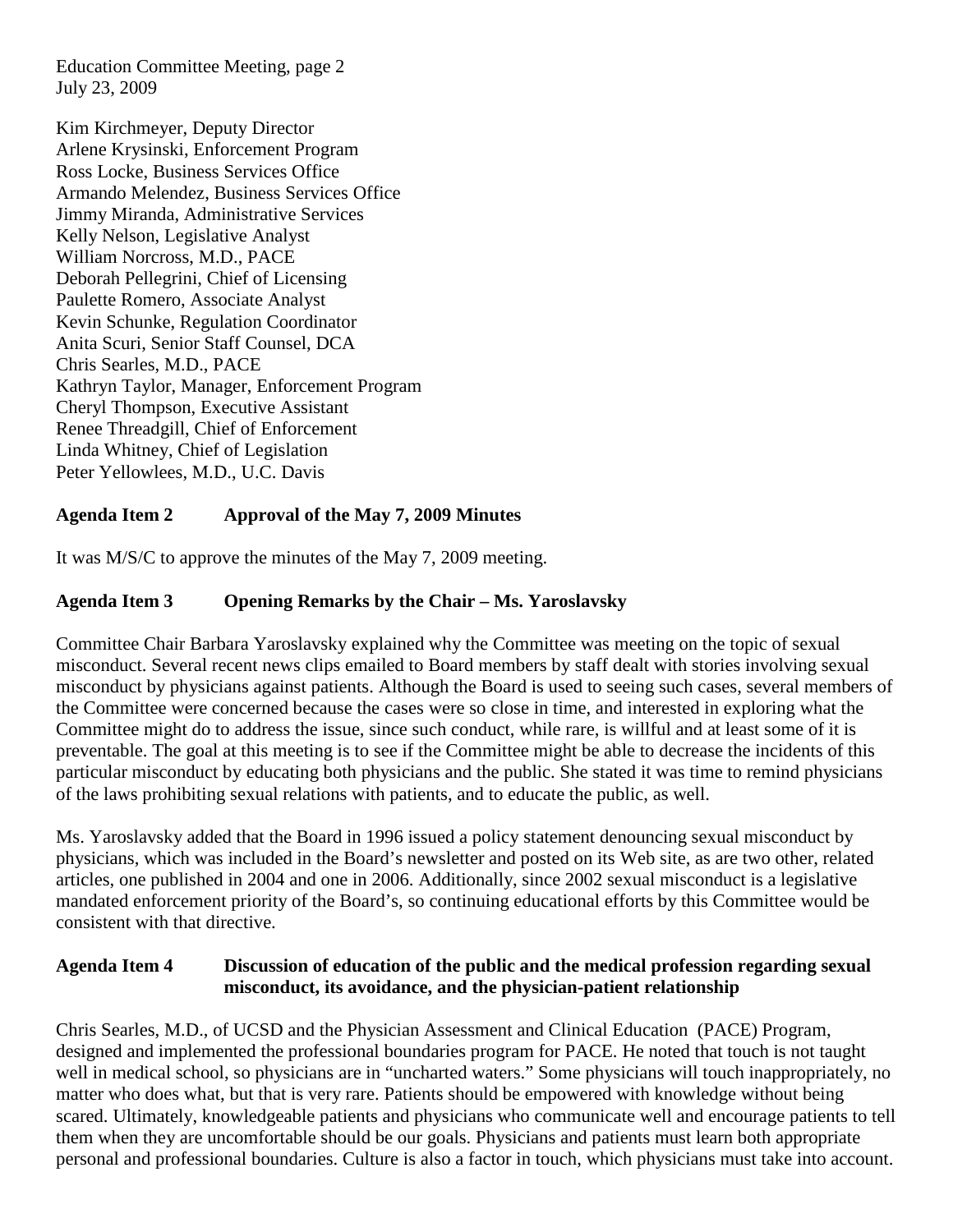Education Committee Meeting, page 3 July 23, 2009

Communication and touch should be taught better in medical school. Physicians need to be aware of touch protocols, including: pre-touch: Is this necessary? Why am I doing this? Is it clinically necessary? Should a colleague be doing this? For whose benefit is this touch? Am I communicating well with the patient? Is the patient comfortable? Minimize the touch and make it the same for each patient. Talk to the patient about the touch and thank them for their trust. Give patients the opportunity to ask questions. Then self-evaluate: how did I do? Was I respectful? Review the patient's response to touch, and change course, if necessary.

Dr. Searles also recommended empowering the patient as much as possible, including putting a sign in exam rooms asking patients to inform physicians if they are uncomfortable, and assuring them their comfort is the physician's highest priority. Giving an evaluation form to patients can help physicians learn a lot. In turn, doctors should teach patients as much as possible, as patients will feel more empowered by the knowledge and with context comes more safety for both patient and physician.

Robert McKim Bell, supervising deputy attorney general, Health Quality Enforcement Section, said the law is clear on the matter of sexual touching and involvements with patients, and it is available on the Medical Board's Web site, so he wished to provide instead some suggestions about how to help get the available information to those who need it. The materials on the Board's Web site are harder to access than they need to be, so Mr. Bell worked with the Board's Information Systems Branch staff to come up with ideas to guide the traffic better. The Board has about 35,000 first-time users every week, and the dominant interest is in the physician profile section of our Web site. The Board's newsletter also attracts much interest.

Mr. Bell proposed putting a portal to the Board's articles on sexual misconduct on its home page, as those articles presently receive very few "hits." Once clicked on, the "landing page" currently has three articles listed, each from previous Board newsletters. The Web site also has the Board of Psychology's booklet, "Professional Therapy Never Includes Sex," which he believes should be added to the list, as could a list of frequently asked questions. Links might also be provided to others' sites, such as the Board of Psychology, the California Medical Association, the American and California Psychiatric Associations, and other valuable resources. More text on a page creates a greater likelihood of being found by search engines such as "Google." Links also create a higher ranking in the search universe. These technical steps will draw vastly more visitors to the Board's site regarding sexual misconduct, and this information will be quantifiable by the Board's technical staff.

Dr. Moran asked how long after termination of therapy by non-psychotherapists is it appropriate to engage in a romantic relationship with a patient. Mr. Bell said case law holds that it depends on the intensity and the dependency of the relationship. There is no bright line. Dr. Searles said he defers to the law because there is no answer to the "timing test," but there are factors to be considered, such as the depth and nature of the relationship. At its onset, the relationship is not equal because of the power differential. Any personal relationship with a patient involves some risk, to be judged by one's peers.

Ms. Yaroslavsky asked for a motion to have staff come up with a plan to make it easier for consumers and physicians to find information about sexual misconduct in the physician-patient relationship, and to enhance the Board's Web site along the lines suggested by Mr. Bell. Ms. Chang so moved, which was seconded. Ms. Yaroslavsky asked for the involvement of the California Medical Association, since it has an excellent publication on relevant topics. The motion passed unanimously. Ms. Yaroslavsky expressed concern about the dearth of information given to medical students. Dr. Searles said ACGME should be contacted by the Board, since they "set the rules of the road for medical training." Dr. Moran moved to ask staff to evaluate existing materials for education on sexual boundaries in medical schools. Dr. Searles offered to share a curriculum on that topic. Ms. Chang seconded the motion. The motion passed unanimously. There was no public comment.